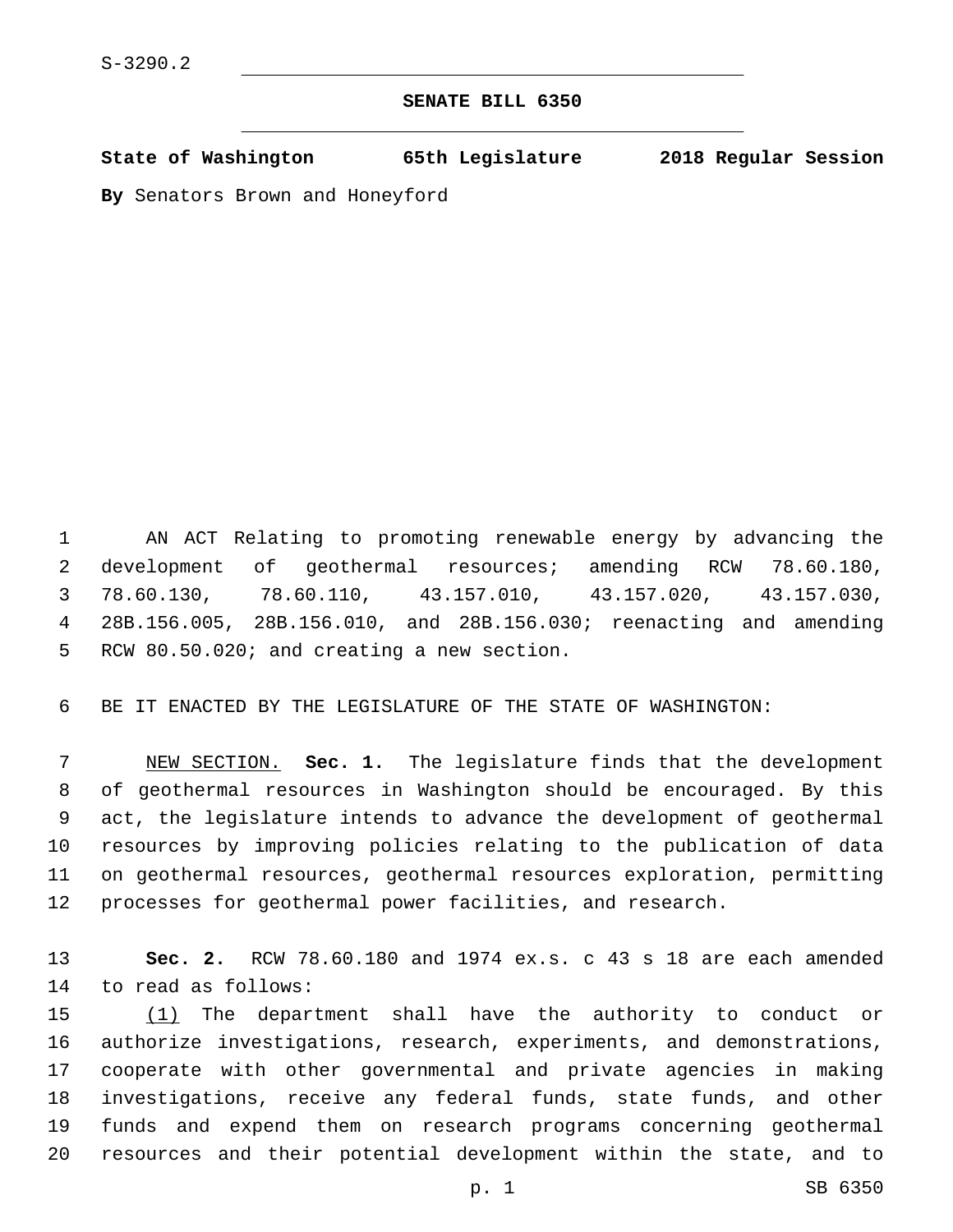collect and disseminate information relating to geothermal resources 2 in the state((: PROVIDED, That the department shall not construct or 3 operate commercial geothermal facilities)).

 (2) The department shall develop, periodically revise, and publish an inventory and map of state-owned lands suspected of having great potential for geothermal resource production.

 (3) The department may not construct or operate commercial geothermal facilities.

 **Sec. 3.** RCW 78.60.130 and 2007 c 338 s 3 are each amended to 10 read as follows:

 Every operator who engages in the drilling, redrilling, or 12 deepening of any well or core hole on state-owned land shall file with the department a reasonable bond or bonds with good and sufficient surety, or the equivalent thereof, acceptable to the department, conditioned on compliance with the provisions of this chapter and all rules and permit conditions adopted pursuant to this chapter. This performance bond shall be executed in favor of and 18 approved by the department.

19 In lieu of a bond filed under this section, the operator may file with the department a cash deposit, negotiable securities acceptable to the department, or an assignment of a savings account in a Washington bank on an assignment form prescribed by the department. The department, in its discretion, may accept a single surety or security arrangement covering more than one well or core hole.

 **Sec. 4.** RCW 78.60.110 and 2013 c 23 s 254 are each amended to 26 read as follows:

 (1) The department may authorize the operator to suspend drilling operations, shut-in a completed well, or remove equipment from a well for the period stated in the department's written authorization. The period of suspension may be extended by the department upon the operator showing good cause for the granting of such extension.

 (2) If drilling operations are not resumed by the operator, or the well is not put into production, upon expiration of the suspension or shut-in permit, an intention to unlawfully abandon 35 shall be presumed.

 (3) A well shall also be deemed unlawfully abandoned if, without written approval from the department, drilling equipment is removed.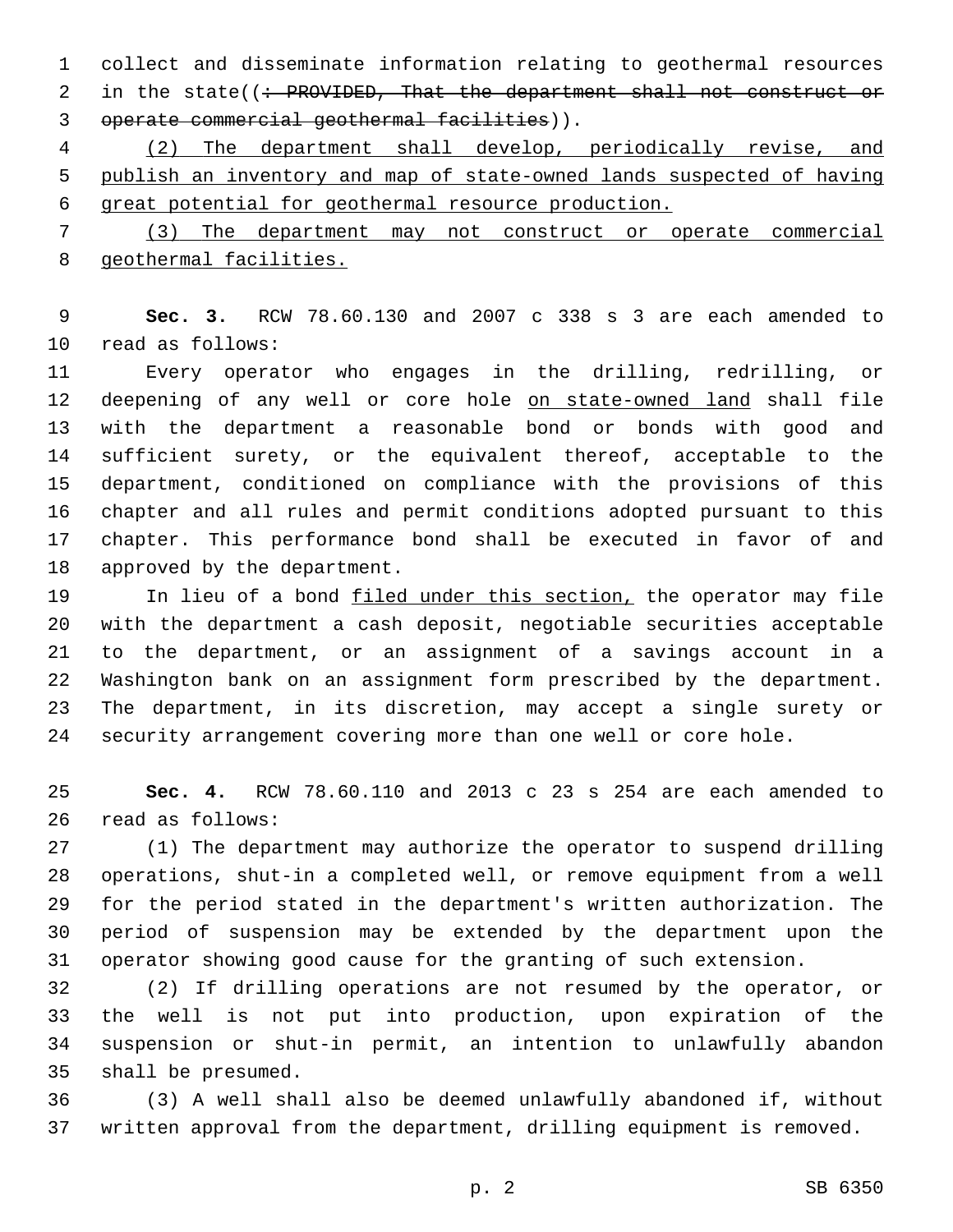(4) An unlawful abandonment under this chapter shall be entered in the department records and written notice thereof shall be mailed by registered mail both to such operator at his or her last known address as disclosed by records of the department and to the 5 operator's surety, if applicable. The department may thereafter proceed against the operator and his or her surety.

 **Sec. 5.** RCW 43.157.010 and 2017 c 288 s 2 are each amended to 8 read as follows:

 The definitions in this section apply throughout this chapter and RCW 28A.525.166, 43.21A.350, and 90.58.100, unless the context 11 requires otherwise:

 (1) "Applicant" means a person applying to the department for designation of a development project as a project of statewide 14 significance.

 (2) "Aviation biofuels production facility" means a facility primarily for the processing of nonfossil biogenic feedstocks to produce aviation fuels that meet the fuel quality technical standards of the American society for testing materials for aviation fuels and 19 coproducts.

(3) "Department" means the department of commerce.

 (4) "Manufacturing" shall have the meaning assigned it in RCW 22 82.62.010.

(5)(a) "Project of statewide significance" means:

 (i) A border crossing project that involves both private and public investments carried out in conjunction with adjacent states or 26 provinces;

 (ii) A development project that will provide a net environmental 28 benefit;

 (iii) A development project in furtherance of the 30 commercialization of innovations;

 (iv) A private industrial development with private capital investment in manufacturing or research and development;

33 (v) An aviation biofuels production facility;  $((\theta \cdot \hat{r}))$ 

 (vi) A geothermal power facility where the primary purpose is to produce and sell electricity; or

 (vii) A project designated by the legislature and codified under 37 this chapter.

 (b) To qualify for designation under RCW 43.157.030 as a project 39 of statewide significance: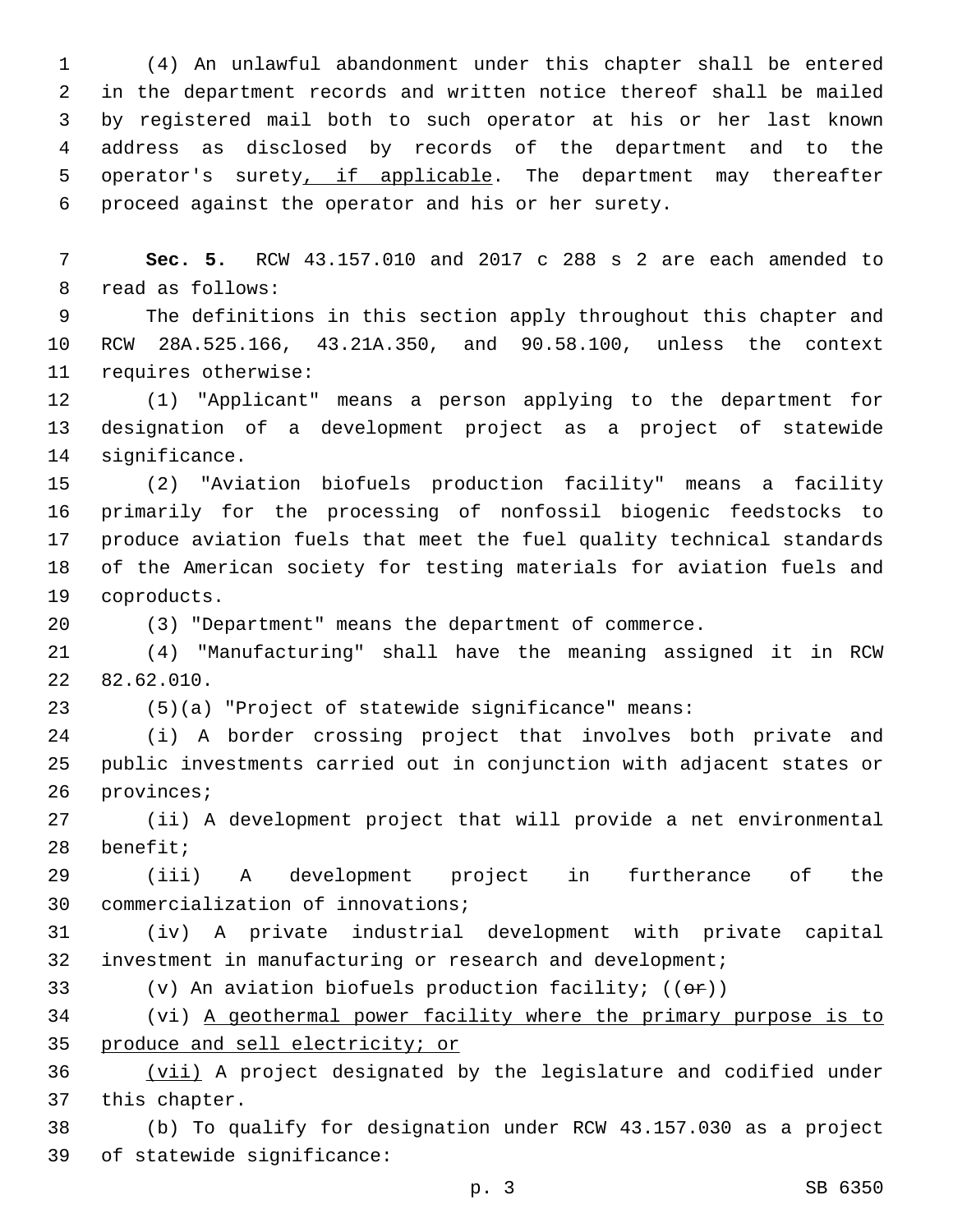1 (i) The project must be completed after January 1, 2009;

2 (ii) The applicant must submit an application to the department 3 for designation as a project of statewide significance ((to the 4 department of commerce) ); and

5 (iii) Except for an aviation biofuels production facility or 6 geothermal power facility, the project must have:

7 (A) In counties with a population less than or equal to twenty 8 thousand, a capital investment of five million dollars;

9 (B) In counties with a population greater than twenty thousand 10 but no more than fifty thousand, a capital investment of ten million 11 dollars;

12 (C) In counties with a population greater than fifty thousand but 13 no more than one hundred thousand, a capital investment of fifteen 14 million dollars;

15 (D) In counties with a population greater than one hundred 16 thousand but no more than two hundred thousand, a capital investment 17 of twenty million dollars;

18 (E) In counties with a population greater than two hundred 19 thousand but no more than four hundred thousand, a capital investment 20 of thirty million dollars;

21 (F) In counties with a population greater than four hundred 22 thousand but no more than one million, a capital investment of forty 23 million dollars;

24 (G) In counties with a population greater than one million, a 25 capital investment of fifty million dollars;

26 (H) In rural counties as defined by RCW 82.14.370, projected 27 full-time employment positions after completion of construction of 28 fifty or greater;

29 (I) In counties other than rural counties as defined by RCW 30 82.14.370, projected full-time employment positions after completion 31 of construction of one hundred or greater; or

32 (J) Been qualified by the director of the department as a project 33 of statewide significance either because:

34 (I) The economic circumstances of the county merit the additional 35 assistance such designation will bring;

36 (II) The impact on a region due to the size and complexity of the 37 project merits such designation;

38 (III) The project resulted from or is in furtherance of 39 innovation activities at a public research institution in the state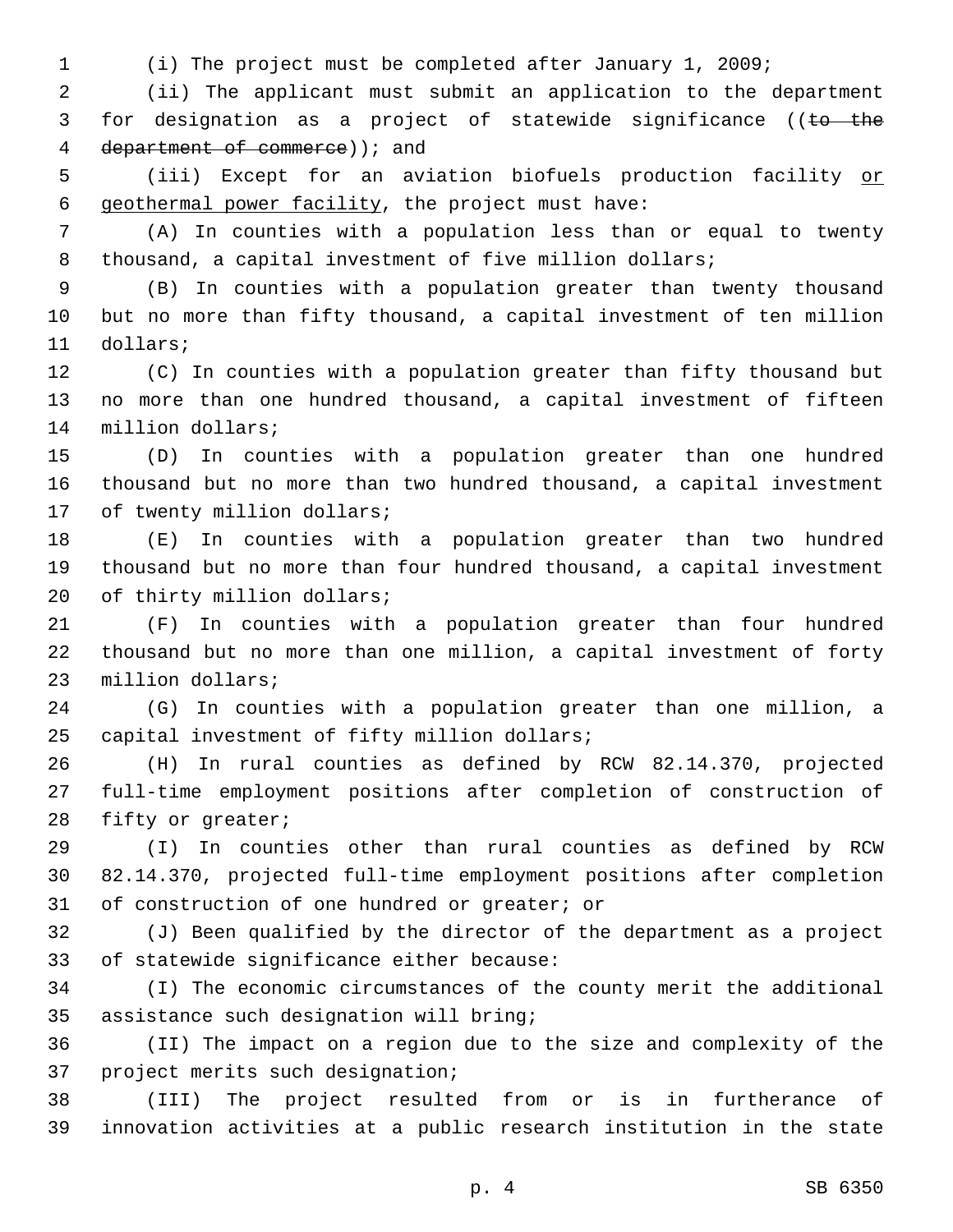or is in or resulted from innovation activities within an innovation 2 partnership zone; or

 (IV) The project will provide a net environmental benefit as evidenced by plans for design and construction under green building standards or for the creation of renewable energy technology or components or under other environmental criteria established by the director in consultation with the director of the department of 8 ecology.

 A project may be qualified under this subsection (5)(b)(iii)(J) only after consultation on the availability of staff resources of the 11 office of requlatory assistance.

 (6) "Research and development" shall have the meaning assigned it 13 in RCW 82.62.010.

 **Sec. 6.** RCW 43.157.020 and 2009 c 421 s 3 are each amended to 15 read as follows:

 Counties and cities with development projects designated as projects of statewide significance within their jurisdictions shall enter into an agreement with the office of regulatory assistance and the project managers of projects of statewide significance for expediting the completion of projects of statewide significance. The 21 agreement shall require:

 (1) Expedited permit processing for the design and construction 23 of the project;

(2) Expedited environmental review processing;

 (3) Expedited processing of requests for street, right-of-way, or 26 easement vacations necessary for the construction of the project;

 (4) Participation of local officials on the team assembled under 28 the requirements of RCW  $43.157.030((\frac{2}{2}))(3)(b)$ ; and

 (5) Such other actions or items as are deemed necessary by the office of regulatory assistance for the design and construction of 31 the project.

 **Sec. 7.** RCW 43.157.030 and 2017 c 288 s 3 are each amended to 33 read as follows:

34 (1) The department ((of commerce)) shall:

 (a) Develop an application for designation of development projects as projects of statewide significance. The application must be accompanied by a letter of approval from the legislative authority of any jurisdiction that will have the proposed project of statewide

p. 5 SB 6350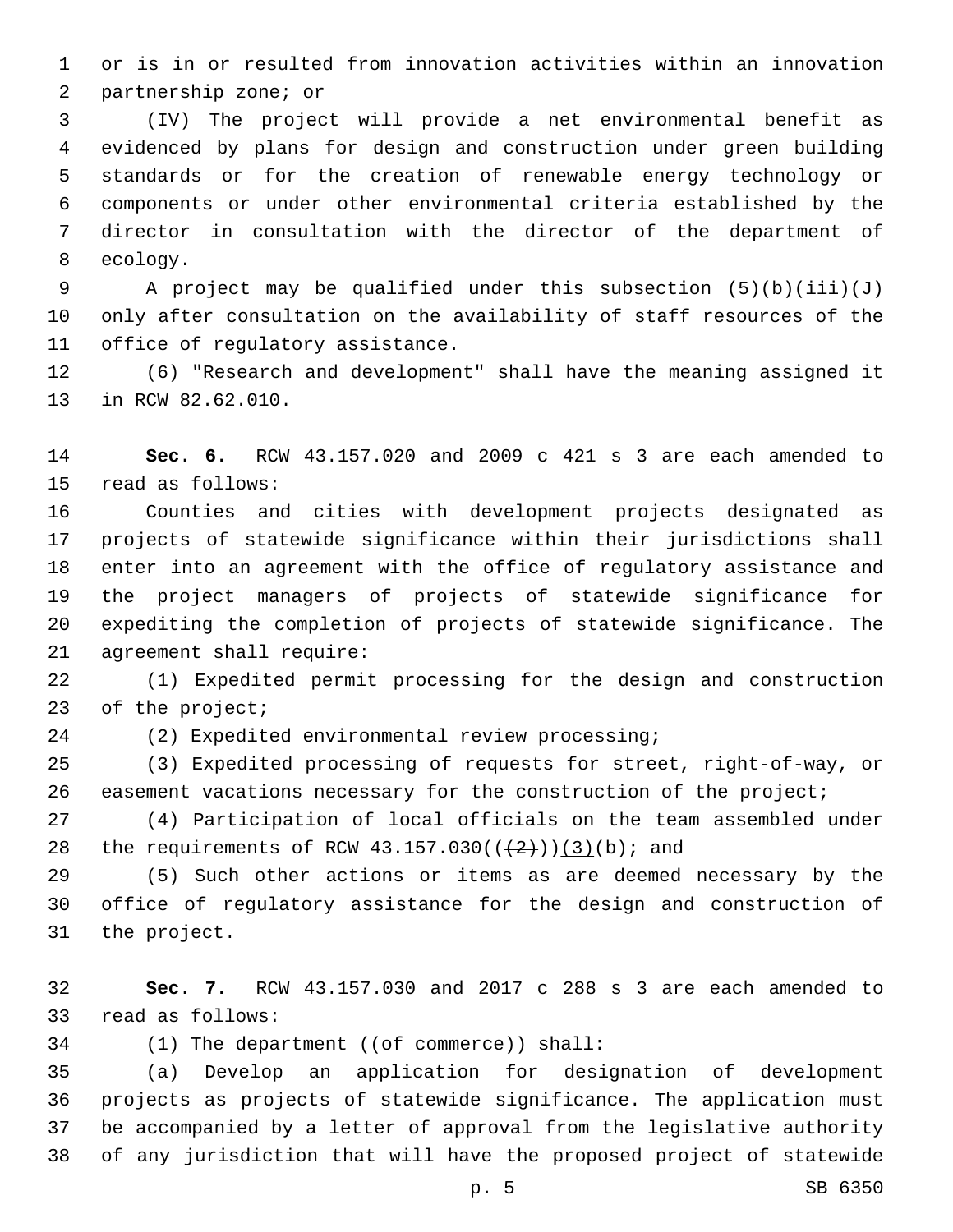significance within its boundaries. No designation of a project as a project of statewide significance shall be made without such letter of approval. The letter of approval must state that the jurisdiction joins in the request for the designation of the project as one of statewide significance and has or will hire the professional staff that will be required to expedite the processes necessary to the completion of a project of statewide significance. The development project proponents may provide the funding necessary for the jurisdiction to hire the professional staff that will be required to so expedite. The application shall contain information regarding the location of the project, the applicant's average employment in the state for the prior year, estimated new employment related to the project, estimated wages of employees related to the project, estimated time schedules for completion and operation, and other 15 information required by the department; and

 (b) Designate a development project as a project of statewide 17 significance if the department determines:

 (i) After review of the application under criteria adopted by rule, the development project will provide significant economic 20 benefit to the local or state economy, or both,  $($  (the project is aligned with the state's comprehensive plan for economic development 22 under RCW 43.162.020,) and, by its designation, the project will not prevent equal consideration of all categories of proposals under RCW 24 43.157.010; and

 (ii) The development project meets or will meet the requirements of RCW 43.157.010 regarding designation as a project of statewide 27 significance.

 (2) Any project designated by the legislature and codified in this chapter is not subject to the application requirements set out 30 in subsection (1) of this section.

 (3) The office of regulatory assistance shall assign a project facilitator or coordinator to each project of statewide significance 33 to:

 (a) Assist in the scoping and coordinating functions provided for 35 in chapter 43.42 RCW;

 (b) Assemble a team of state and local government and private officials to help meet the planning, permitting, and development needs of each project, which team shall include those responsible for planning, permitting and licensing, infrastructure development,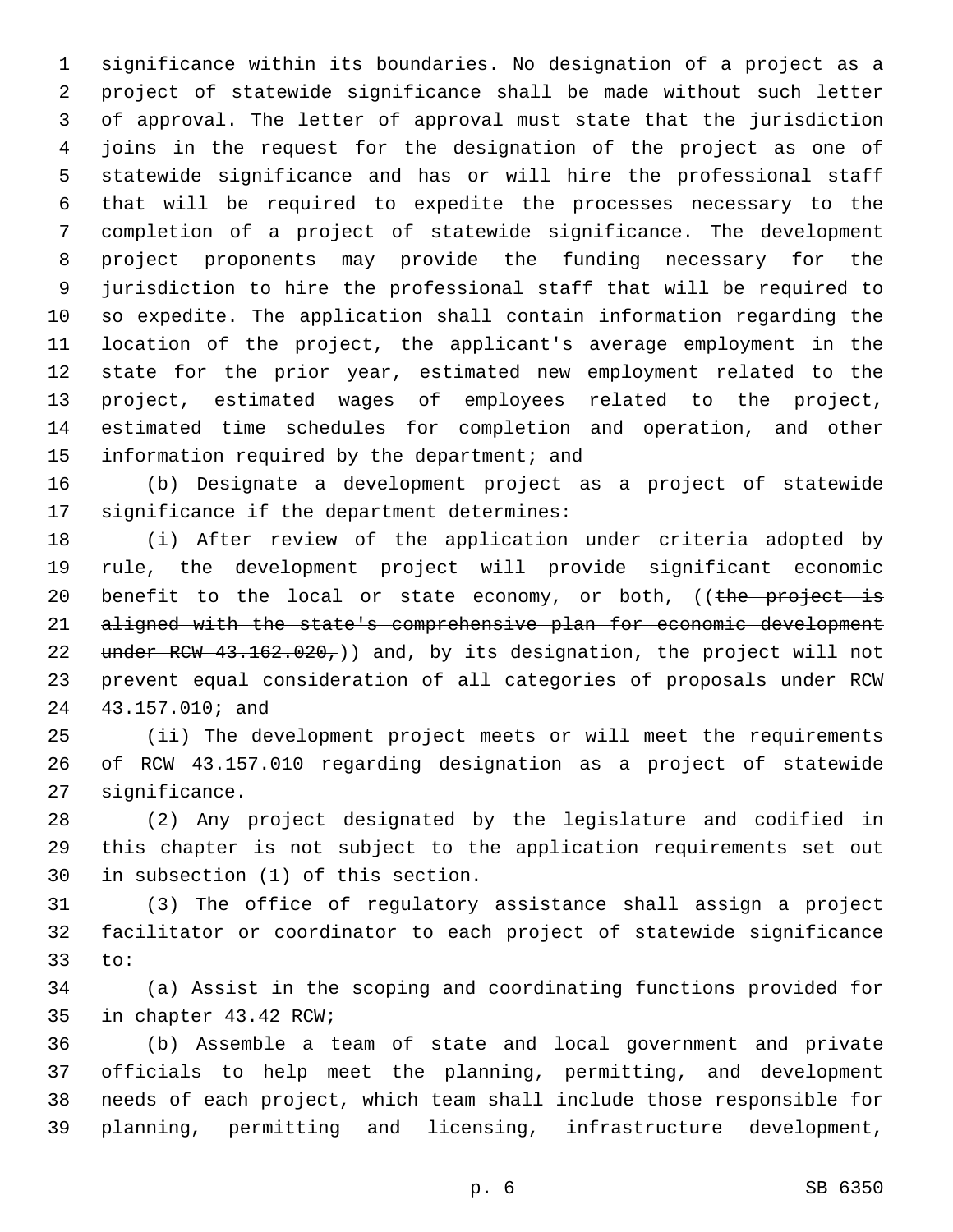workforce development services including higher education, transportation services, and the provision of utilities; and

 (c) Work with each team member to expedite their actions in 4 furtherance of the project.

 **Sec. 8.** RCW 80.50.020 and 2010 c 152 s 1 are each reenacted and amended to read as follows:6

 The definitions in this section apply throughout this chapter 8 unless the context clearly requires otherwise.

 (1) "Alternative energy resource" includes energy facilities of 10 the following types: (a) Wind; (b) solar energy; (c) ((geothermal 11 energy; (d))) landfill gas; (((e))) (d) wave or tidal action; or  $((\text{#}))$  (e) biomass energy based on solid organic fuels from wood, forest, or field residues, or dedicated energy crops that do not include wood pieces that have been treated with chemical preservatives such as creosote, pentachlorophenol, or copper-chrome-16 arsenic.

 (2) "Applicant" means any person who makes application for a site certification pursuant to the provisions of this chapter.

 (3) "Application" means any request for approval of a particular site or sites filed in accordance with the procedures established pursuant to this chapter, unless the context otherwise requires.

 (4) "Associated facilities" means storage, transmission, handling, or other related and supporting facilities connecting an energy plant with the existing energy supply, processing, or distribution system, including, but not limited to, communications, controls, mobilizing or maintenance equipment, instrumentation, and other types of ancillary transmission equipment, off-line storage or venting required for efficient operation or safety of the transmission system and overhead, and surface or subsurface lines of physical access for the inspection, maintenance, and safe operations of the transmission facility and new transmission lines constructed to operate at nominal voltages of at least 115,000 volts to connect a thermal power plant or alternative energy facilities to the northwest power grid. However, common carrier railroads or motor vehicles shall 35 not be included.

 (5) "Biofuel" ((has the same meaning as defined in RCW 43.325.010)) includes, but is not limited to, biodiesel, ethanol, and ethanol blend fuels and renewable liquid natural gas or liquid 39 compressed natural gas made from biogas.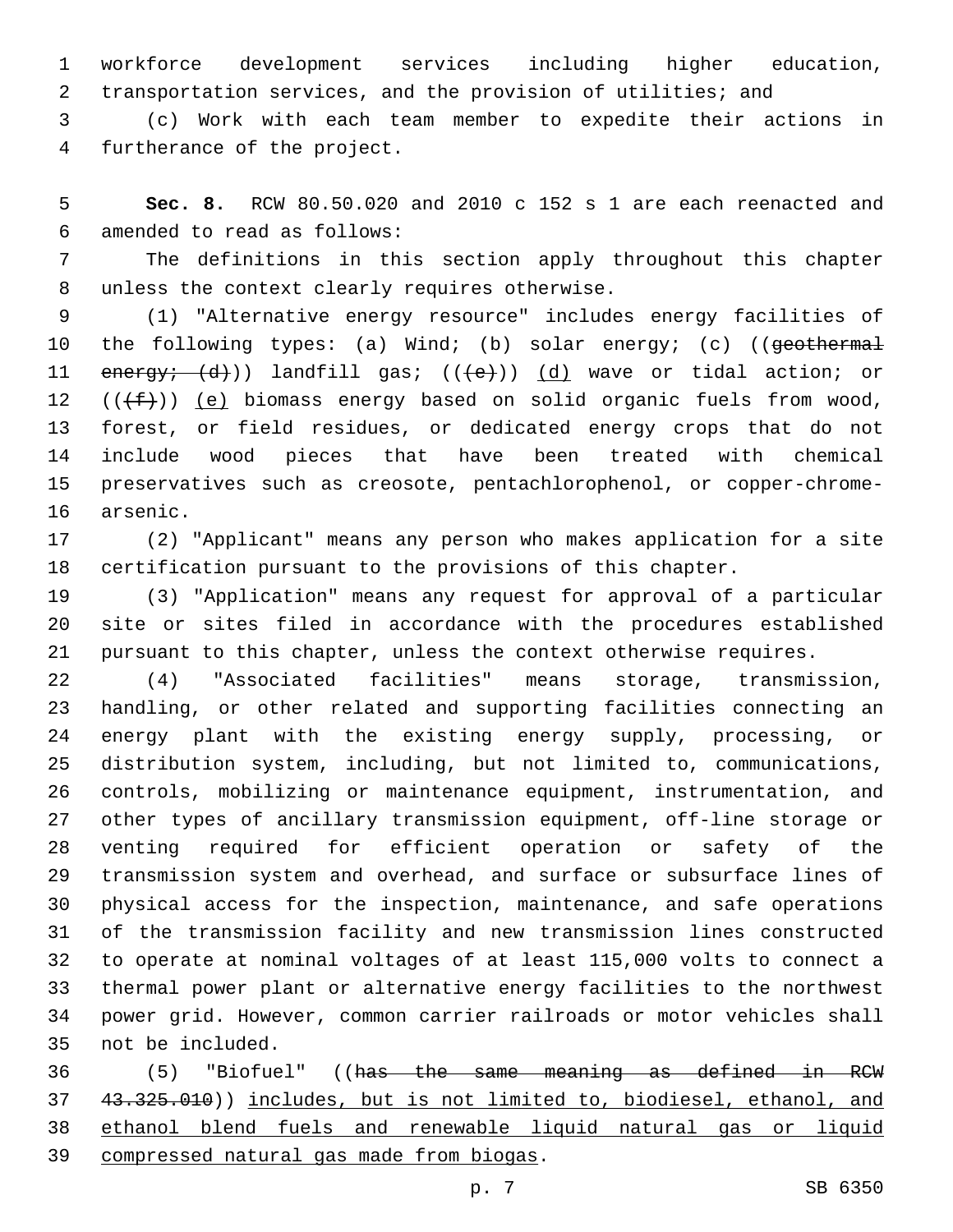(6) "Certification" means a binding agreement between an applicant and the state which shall embody compliance to the siting guidelines, in effect as of the date of certification, which have been adopted pursuant to RCW 80.50.040 as now or hereafter amended as conditions to be met prior to or concurrent with the construction or 6 operation of any energy facility.

 (7) "Construction" means on-site improvements, excluding exploratory work, which cost in excess of two hundred fifty thousand 9 dollars.

 (8) "Council" means the energy facility site evaluation council 11 created by RCW 80.50.030.

 (9) "Counsel for the environment" means an assistant attorney general or a special assistant attorney general who shall represent 14 the public in accordance with RCW 80.50.080.

 (10) "Electrical transmission facilities" means electrical power 16 lines and related equipment.

 (11) "Energy facility" means an energy plant or transmission facilities: PROVIDED, That the following are excluded from the 19 provisions of this chapter:

 (a) Facilities for the extraction, conversion, transmission or storage of water, other than water specifically consumed or 22 discharged by energy production or conversion for energy purposes; and

 (b) Facilities operated by and for the armed services for military purposes or by other federal authority for the national 26 defense.

 (12) "Energy plant" means the following facilities together with 28 their associated facilities:

 (a) Any nuclear power facility where the primary purpose is to 30 produce and sell electricity;

 (b) Any nonnuclear stationary thermal power plant, other than a geothermal power plant, with generating capacity of three hundred fifty thousand kilowatts or more, measured using maximum continuous electric generating capacity, less minimum auxiliary load, at average ambient temperature and pressure, and floating thermal power plants of one hundred thousand kilowatts or more suspended on the surface of water by means of a barge, vessel, or other floating platform;

 (c) Facilities which will have the capacity to receive liquefied natural gas in the equivalent of more than one hundred million

p. 8 SB 6350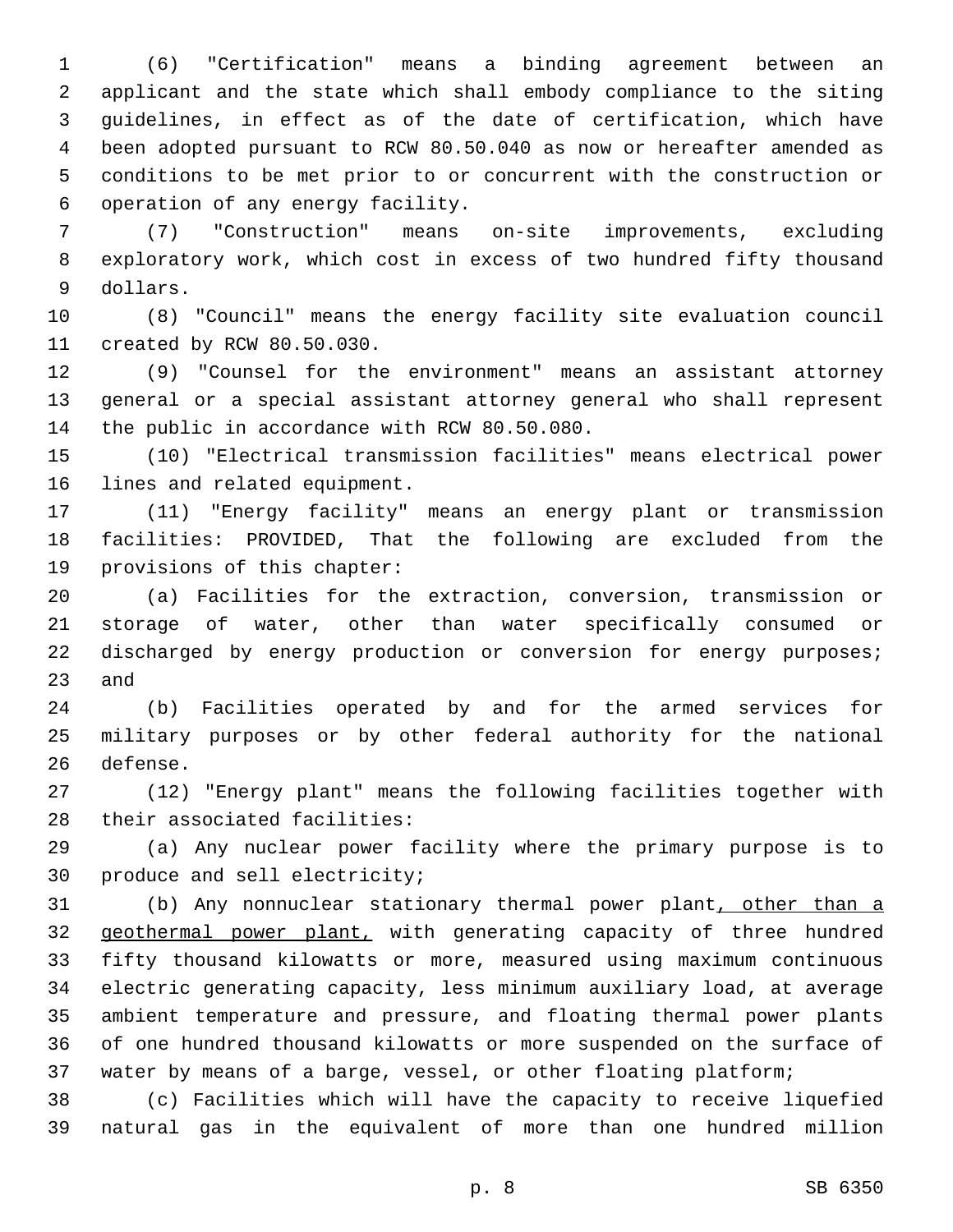standard cubic feet of natural gas per day, which has been 2 transported over marine waters;

 (d) Facilities which will have the capacity to receive more than an average of fifty thousand barrels per day of crude or refined petroleum or liquefied petroleum gas which has been or will be transported over marine waters, except that the provisions of this chapter shall not apply to storage facilities unless occasioned by 8 such new facility construction;

 (e) Any underground reservoir for receipt and storage of natural gas as defined in RCW 80.40.010 capable of delivering an average of more than one hundred million standard cubic feet of natural gas per  $day;$  and

 (f) Facilities capable of processing more than twenty-five thousand barrels per day of petroleum or biofuel into refined products except where such biofuel production is undertaken at 16 existing industrial facilities.

 (13) "Independent consultants" means those persons who have no financial interest in the applicant's proposals and who are retained by the council to evaluate the applicant's proposals, supporting 20 studies, or to conduct additional studies.

 (14) "Land use plan" means a comprehensive plan or land use element thereof adopted by a unit of local government pursuant to chapter 35.63, 35A.63, 36.70, or 36.70A RCW, or as otherwise 24 designated by chapter 325, Laws of 2007.

 (15) "Person" means an individual, partnership, joint venture, private or public corporation, association, firm, public service company, political subdivision, municipal corporation, government agency, public utility district, or any other entity, public or 29 private, however organized.

 (16) "Preapplicant" means a person considering applying for a site certificate agreement for any transmission facility.

 (17) "Preapplication process" means the process which is initiated by written correspondence from the preapplicant to the council, and includes the process adopted by the council for consulting with the preapplicant and with cities, towns, and counties prior to accepting applications for all transmission facilities.

 (18) "Secretary" means the secretary of the United States 38 department of energy.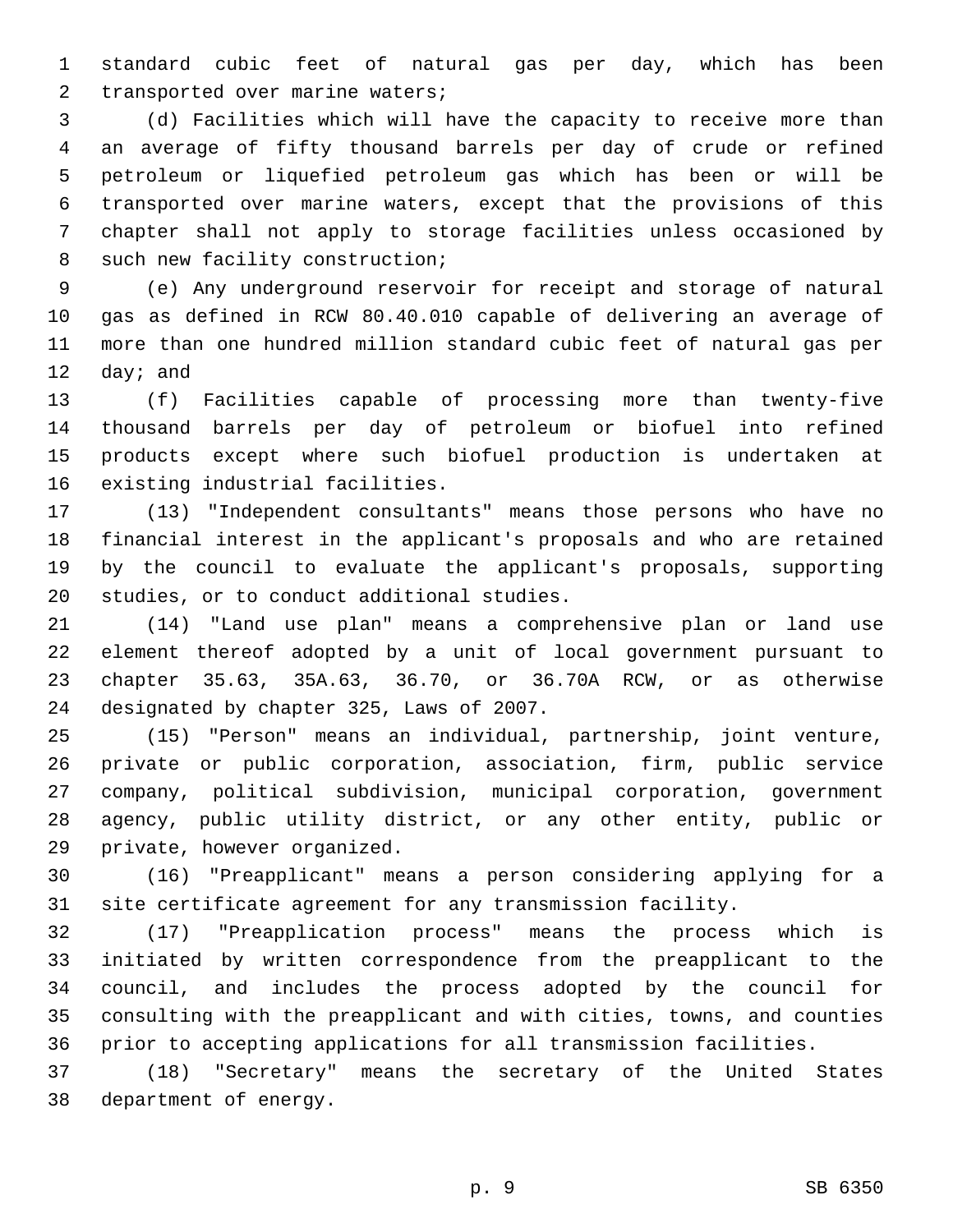(19) "Site" means any proposed or approved location of an energy facility, alternative energy resource, or electrical transmission 3 facility.

 (20) "Thermal power plant" means, for the purpose of certification, any electrical generating facility using any fuel, other than geothermal resources, for distribution of electricity by 7 electric utilities.

 (21) "Transmission facility" means any of the following together 9 with their associated facilities:

 (a) Crude or refined petroleum or liquid petroleum product transmission pipeline of the following dimensions: A pipeline larger than six inches minimum inside diameter between valves for the transmission of these products with a total length of at least 14 fifteen miles;

 (b) Natural gas, synthetic fuel gas, or liquefied petroleum gas transmission pipeline of the following dimensions: A pipeline larger than fourteen inches minimum inside diameter between valves, for the transmission of these products, with a total length of at least fifteen miles for the purpose of delivering gas to a distribution facility, except an interstate natural gas pipeline regulated by the 21 United States federal power commission.

 (22) "Zoning ordinance" means an ordinance of a unit of local government regulating the use of land and adopted pursuant to chapter 35.63, 35A.63, 36.70, or 36.70A RCW or Article XI of the state Constitution, or as otherwise designated by chapter 325, Laws of 2007.

 **Sec. 9.** RCW 28B.156.005 and 2015 3rd sp.s. c 20 s 1 are each 28 amended to read as follows:

 The legislature finds that to reach our energy, environmental, and economic goals, it is important to accelerate the development of next generation clean energy and transportation technologies in Washington. Today, a large number of clean and renewable energy technologies are dependent on rare earth elements and other expensive and difficult-to-source earth components. These technologies are critical to reducing carbon emissions, such as wind turbines, solar 36 panels, and electric and hybrid car batteries.

 According to a 2012 environmental protection agency report (EPA/600/R-12/572), no rare earth element mining has been conducted in the United States since 1995, and a legacy of environmental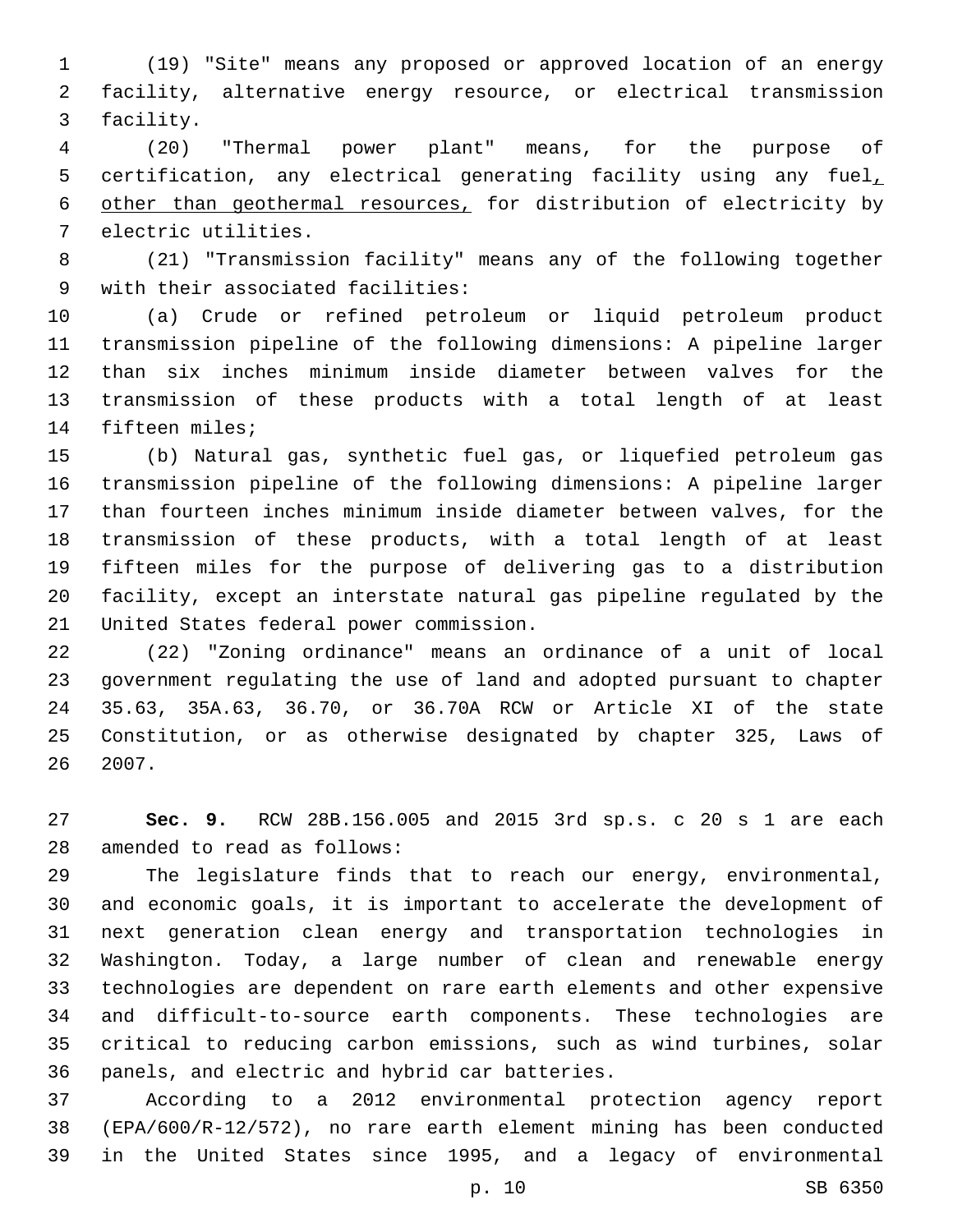destruction has been left in countries where rare earth elements are mined. The same environmental protection agency report notes that recovering rare earth elements from state-of-the-art recycling processes is far more efficient than smelting metals from ores, generates only a fraction of the carbon emissions, and has significant benefits compared to mining in terms of land use and hazardous emissions. The environmental protection report stresses the need for additional research in alternative materials to rare earth 9 materials as well as recycling innovation.

 The legislature acknowledges that the people of Washington desire to leave behind a cleaner planet, and to lead the world in the research and innovations to make that possible. Setting aggressive, renewable energy and clean technology standards at home that result in exporting the environmental harms of improper mineral extraction to other nations is not an acceptable strategy. Fortunately, Washington is home to some of the world's leading researchers who have core competencies in developing material substitutes and 18 extracting rare earth elements for recycling.

 Leading research institutions have indicated that a program to accelerate the development of next generation clean energy and transportation technologies using earth-abundant materials would fit within their strategic vision and core mission to increase and coordinate their efforts with the private industry and implement this talent and research to work in accelerating the deployment of clean energy and cleaner transportation solutions. The goal is to develop materials to use in the manufacturing process that can be reliably accessed and acquired in environmentally responsible processes. A joint center established for this purpose can bridge the gap between institutions, encourage private-public partnerships, and increase the 30 ability to compete for federal grants.

 The legislature recognizes the opportunity for Washington to lead in these areas of research and innovation, fostering true sustainability environmental stewardship, and providing supply reliability and resiliency in next generation technologies. Doing so will contribute to the preservation of national security by increasing energy independence. Therefore, the legislature intends to fund research of earth-abundant materials that can substitute effectively in manufacturing for rare earth elements or other critical materials, with great potential to increase efficiency or 40 reduce emissions in the transportation or energy sector, ((and)) to

p. 11 SB 6350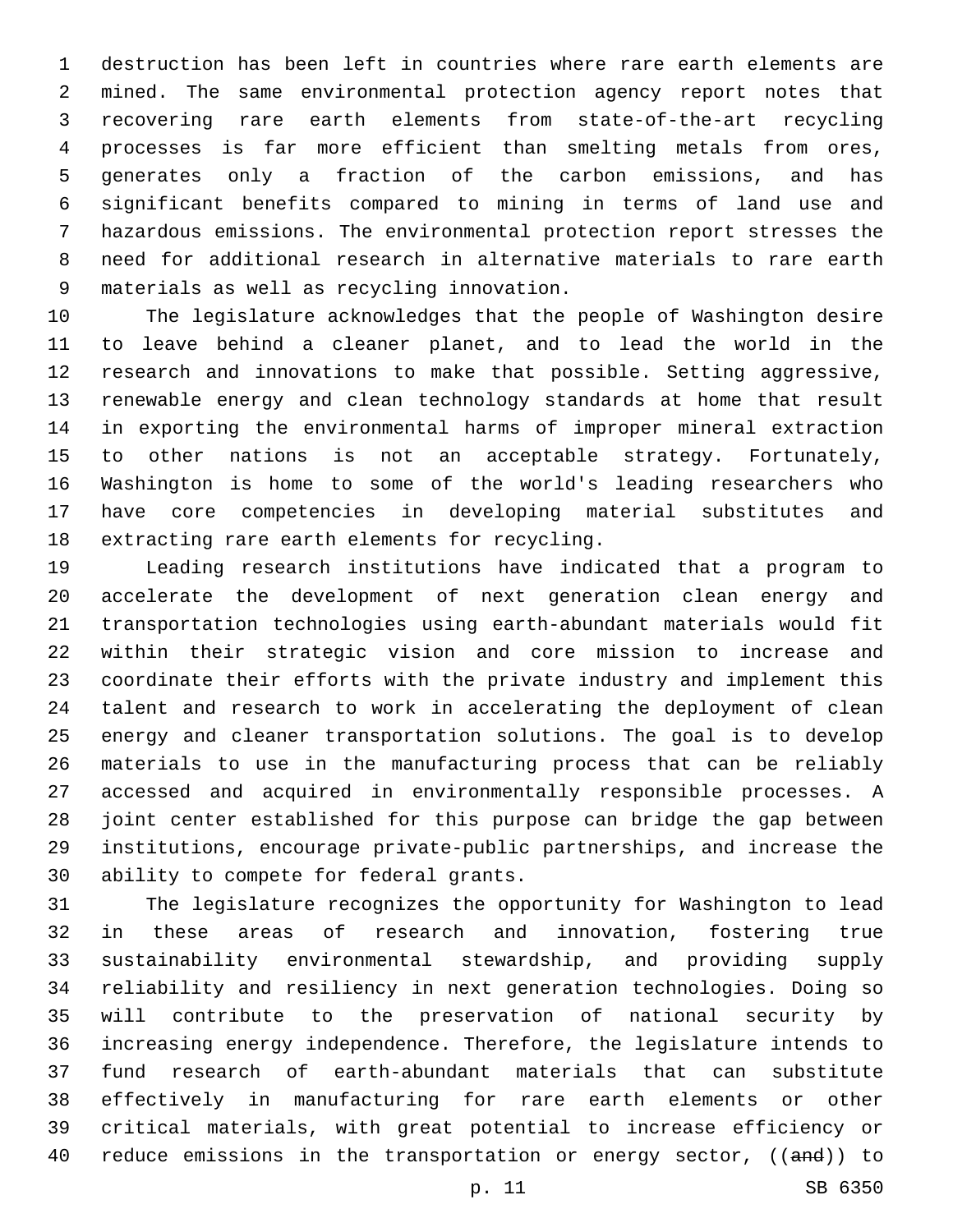fund research into the recycling of rare earth elements from existing consumer products, and to fund research of methods and technologies that will allow for the economical extraction of metals, minerals, and rare earth elements from underground fluids brought to the 5 surface by geothermal power plants. The legislature intends to accomplish this by establishing the joint center for deployment and research in earth abundant materials, or JCDREAM, to attract academic talent and research funding to our state, and develop a workforce for manufacturing next generation earth-abundant technologies.

 **Sec. 10.** RCW 28B.156.010 and 2015 3rd sp.s. c 20 s 2 are each 11 amended to read as follows:

 The joint center for deployment and research in earth-abundant 13 materials is created to:

 (1) Establish a transformative program in earth-abundant materials to accelerate the development of next generation clean energy and transportation technologies in Washington;

 (2) Establish a coordinated framework and deploy resources that can facilitate and promote multi-institution collaborations to drive research, development, and deployment efforts in the use of earth- abundant materials for manufactured clean technologies or recycling 21 of advanced materials used in clean technologies; ((and))

 (3) Promote environmentally responsible processes in the areas of manufacturing and recycling of advanced materials used in clean 24 technologies; and

 (4) Promote research of methods and technologies that will allow 26 for the economical extraction of metals, minerals, and rare earth elements from underground fluids brought to the surface by geothermal 28 power plants.

 **Sec. 11.** RCW 28B.156.030 and 2015 3rd sp.s. c 20 s 4 are each 30 amended to read as follows:

 (1)(a) The powers of the joint center for deployment and research in earth-abundant materials are vested in and shall be exercised by a board of directors consisting of ten voting members and a chair, appointed by the governor, who shall not vote, except as provided in (c) of this subsection.35

 (b) Of the ten voting members, one member must be the dean of Washington State University, one member must be the dean of the University of Washington, one member must represent Pacific Northwest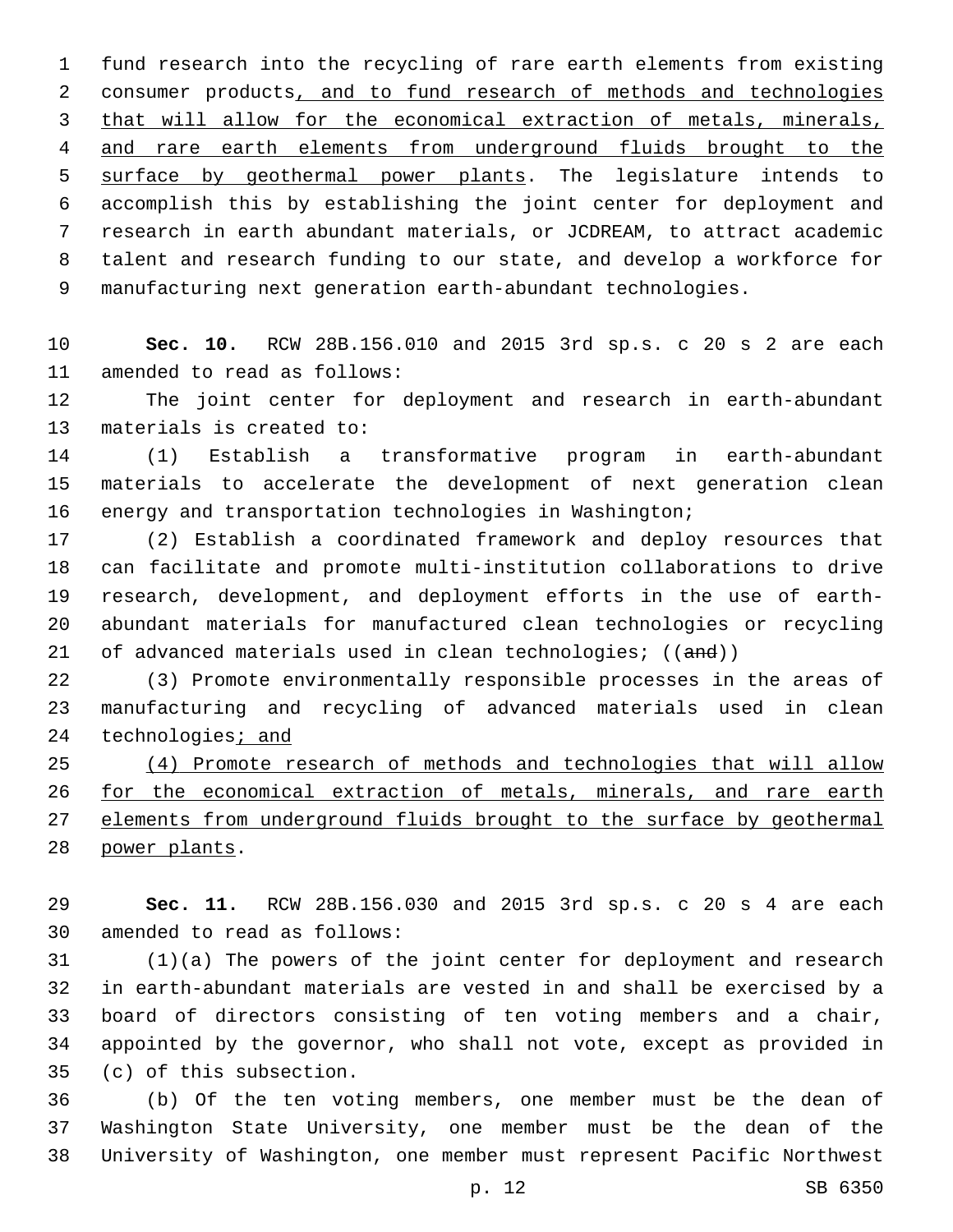National Laboratory, one member must represent an energy institute at a regional university, one member must represent the community colleges engaged in training of the next generation workforce in the relevant areas, one member must represent large industry companies, one member must represent medium industry companies, one member must represent small industry companies, one member must have professional experience in the fields of national security and energy policy, and one member shall have professional experience in innovation and development of policy to address environmental challenges.

 (c) In the event of a tie vote among the voting members, the 11 chair may vote to break the tie.

(d) The terms of the initial members must be staggered.

 (2) The board shall hire an executive director. The executive director shall hire such staff as the board deems necessary to operate the joint center for deployment and research in earth- abundant materials. Staff support may be provided from among the cooperating institutions through cooperative agreements to the extent funds are available. The executive director may enter into cooperative agreements for programs and research with public and private organizations including state and nonstate agencies consistent with policies of the participating institutions.

(3) The board shall:22

 (a) Work with the clean technology and transportation industry associations and firms of all sizes to identify the research areas that will benefit the intermediate and long-term economic vitality of Washington's clean technology and transportation industries;

 (b) Identify entrepreneurial researchers to join or lead research teams in the research areas specified in (a) of this subsection and the steps the University of Washington and Washington State University will take to recruit and retain such researchers;

 (c) Assist firms to integrate existing technologies into their operations and align the activities of the joint center for deployment and research in earth-abundant materials with those of impact Washington to enhance services available to clean technology 35 and transportation firms;

 (d) Develop internships, on-the-job training, research, and other opportunities and ensure that all undergraduate and graduate students enrolled in programs for clean technology and earth-abundant research and deployment-related curriculum have direct experience with the 40 industry;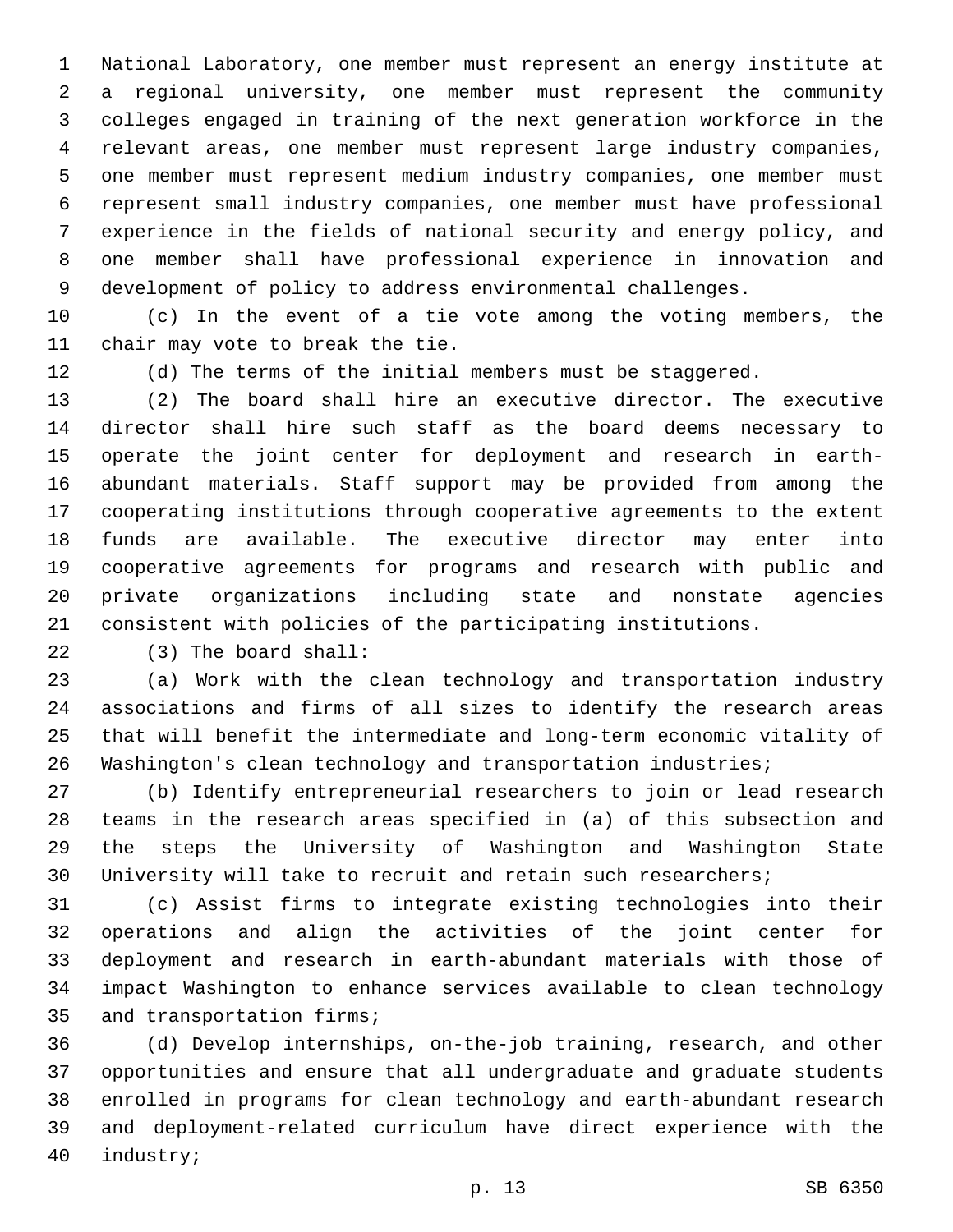(e) Assist researchers and firms in safeguarding intellectual property while advancing industry innovation;2

 (f) Develop and strengthen university-industry relationships through promotion of faculty collaboration with industry and sponsor at least one annual symposium focusing on clean energy earth-abundant research and deployment in the state of Washington;

 (g) Encourage a full range of projects from small research projects that meet the specific needs of a smaller company to large 9 scale, multipartner projects;

 (h) Develop nonstate support of the center's research activities through leveraging dollars from federal and private for-profit and 12 nonprofit sources;

 (i) Leverage its financial impact through joint support arrangements on a project-by-project basis as appropriate;

 (j) Establish mechanisms for soliciting and evaluating proposals and for making awards and reporting on technological progress, 17 financial leverage, and other measures of impact;

 (k) Allocate appropriated seed funds for at least one of the 19 following purposes:

 (i) Collaboration on research and product development that would further the commercialization of renewable energy and battery storage technologies that use earth-abundant materials in place of critical 23 materials or rare earth elements;

 (ii) Collaboration on research for joining dissimilar materials in a way that minimizes titanium content by employing earth-abundant materials for advanced manufacturing commercialization;

 (iii) Collaboration on research and deployment of technologies and processes that facilitate reclamation and recycling of rare-earth 29 elements from existing products; ((and))

 (iv) Providing assistance to community colleges and trade schools in program development and equipment for training the skilled workforce necessary for the successful commercialization and integration of earth-abundant technologies, as the workforce training 34 needs are defined by forthcoming deployment opportunities; and

 (v) Collaboration on research of methods and technologies that will allow for the economical extraction of metals, minerals, and 37 rare earth elements from underground fluids brought to the surface by geothermal power plants;

 (l)(i) By December 1, 2015, develop an operating plan that includes the specific processes, methods, or mechanisms the center